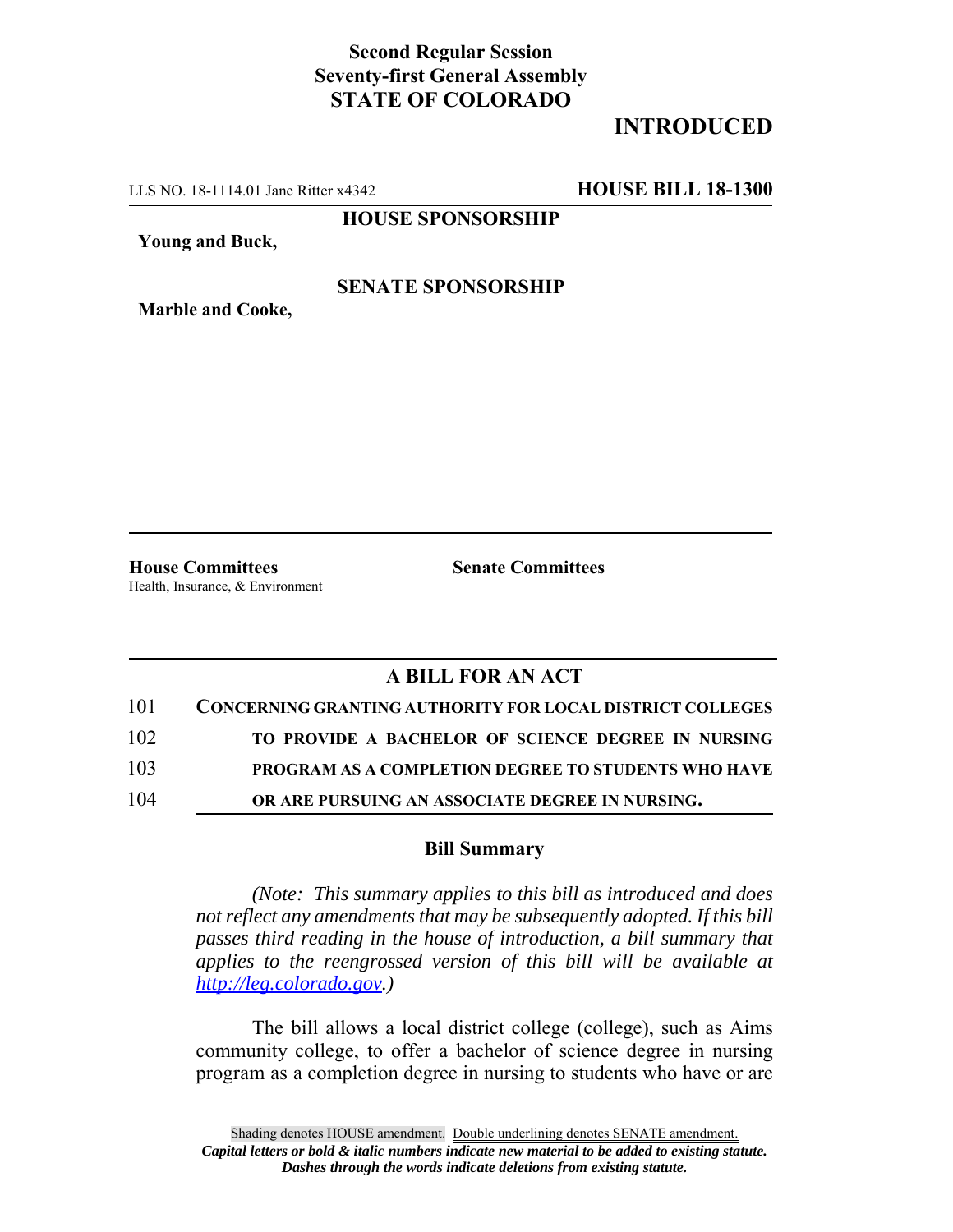pursuing an associate degree in nursing, provided that the college's board of trustees determines it is appropriate to address the needs of the communities within its service area, as approved by the Colorado commission on higher education based on existing criteria.

| 1              | Be it enacted by the General Assembly of the State of Colorado:                     |
|----------------|-------------------------------------------------------------------------------------|
| $\overline{2}$ | <b>SECTION 1.</b> In Colorado Revised Statutes, 23-71-102, amend                    |
| 3              | the introductory portion, $(1)(b)$ introductory portion, and $(1)(b)(II)$ as        |
| $\overline{4}$ | follows:                                                                            |
| 5              | 23-71-102. Definitions. As used in this article ARTICLE 71, unless                  |
| 6              | the context otherwise requires:                                                     |
| 7              | (1) (b) Notwithstanding the provisions of $\frac{\partial f}{\partial x}$ be this   |
| 8              | subsection $(1)$ SUBSECTION $(1)(a)$ OF THIS SECTION:                               |
| 9              | (II) Aims community college, in addition to its mission as a local                  |
| 10             | district college, may also offer, AS ITS BOARD OF TRUSTEES DETERMINES               |
| 11             | APPROPRIATE TO ADDRESS THE NEEDS OF THE COMMUNITIES WITHIN ITS                      |
| 12             | SERVICE AREA THAT ARE APPROVED BY THE COLORADO COMMISSION ON                        |
| 13             | HIGHER EDUCATION PURSUANT TO THE CRITERIA SET FORTH IN SECTION                      |
| 14             | $23 - 1 - 133(2)$ :                                                                 |
| 15             | (A) Bachelor of applied science degree programs; $\frac{1}{\text{as its board of}}$ |
| 16             | trustees determines appropriate to address the needs of the communities             |
| 17             | within its service area that are approved by the Colorado commission on             |
| 18             | higher education pursuant to the criteria set forth in section $23-1-133(2)$ ;      |
| 19             | <b>AND</b>                                                                          |
| 20             | (B) BACHELOR OF SCIENCE DEGREE IN NURSING PROGRAMS AS A                             |
| 21             | COMPLETION DEGREE TO STUDENTS WHO HAVE OR ARE PURSUING AN                           |
| 22             | ASSOCIATE DEGREE IN NURSING.                                                        |
| 23             | <b>SECTION 2.</b> In Colorado Revised Statutes, 23-71-133, amend                    |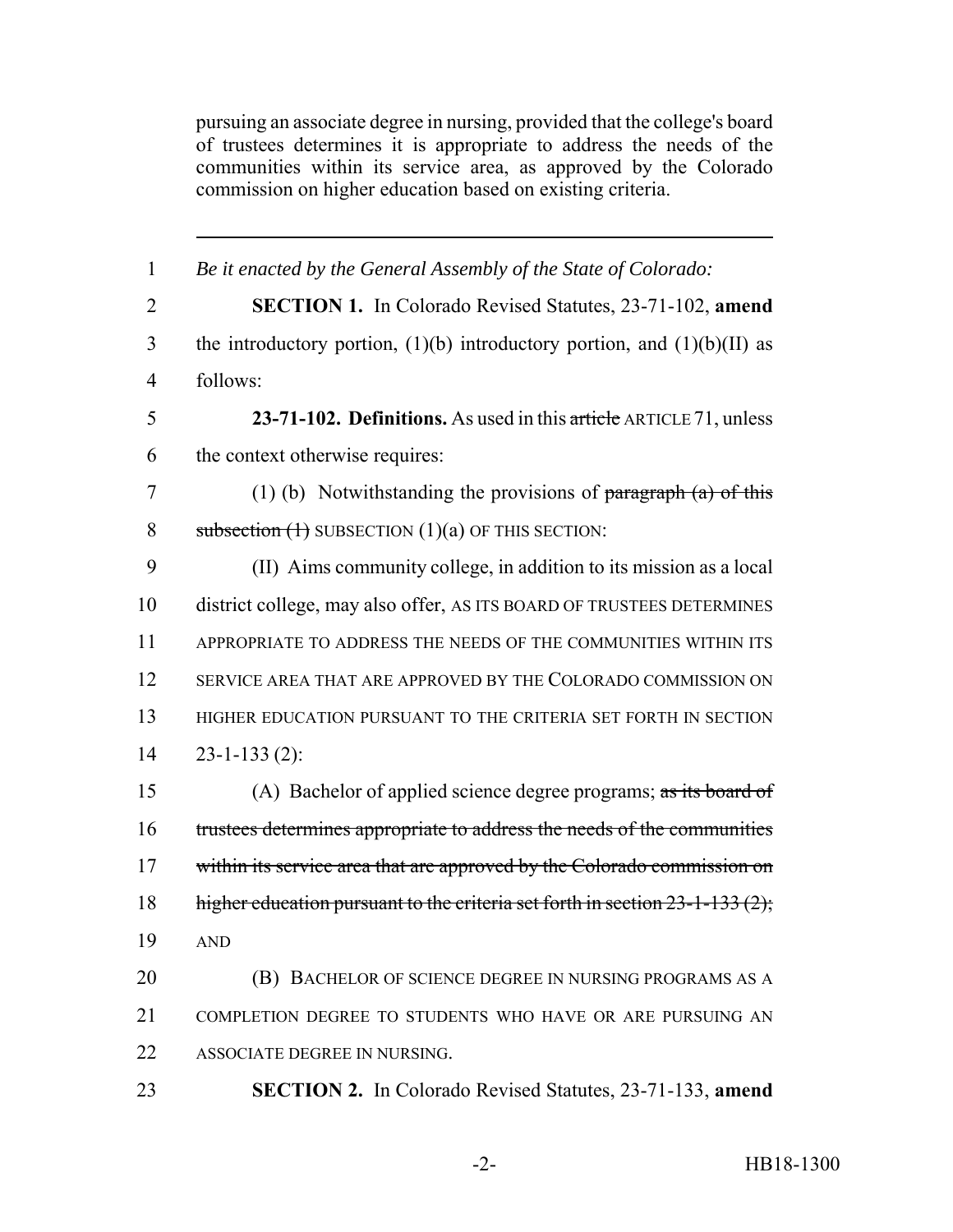1 (1) and (3) as follows:

 **23-71-133. Local district colleges - approval of baccalaureate degrees - attorney general to advise.** (1) When approving baccalaureate 4 degrees for Colorado mountain ANY LOCAL DISTRICT college pursuant to the authority in section 23-71-102 (1), the Colorado commission on higher education shall make its determination based on the following criteria:

8 (a) Whether Colorado mountain THE LOCAL DISTRICT college can demonstrate workforce and student demand for the baccalaureate degree program by providing data;

11 (b) Whether Colorado mountain THE LOCAL DISTRICT college can demonstrate regional and professional accreditation requirements, when applicable, and compliance with those requirements as deemed appropriate at both the institutional and program levels;

 (c) Whether Colorado mountain THE LOCAL DISTRICT college can demonstrate that its provision of the baccalaureate degree program is the most cost-effective method of providing the baccalaureate degree program in its service area; and

19 (d) Whether Colorado mountain THE LOCAL DISTRICT college can provide a cost-benefit analysis showing that the additional baccalaureate degree program will not create a negative impact for the LOCAL DISTRICT 22 college or require additional state-appropriated moneys MONEY to operate.

 (3) In accordance with the budget adopted by the board of trustees for Colorado mountain college pursuant to section 23-71-123 (1), Colorado mountain A LOCAL DISTRICT college may use any 27 state-appropriated moneys the college MONEY IT receives, in addition to